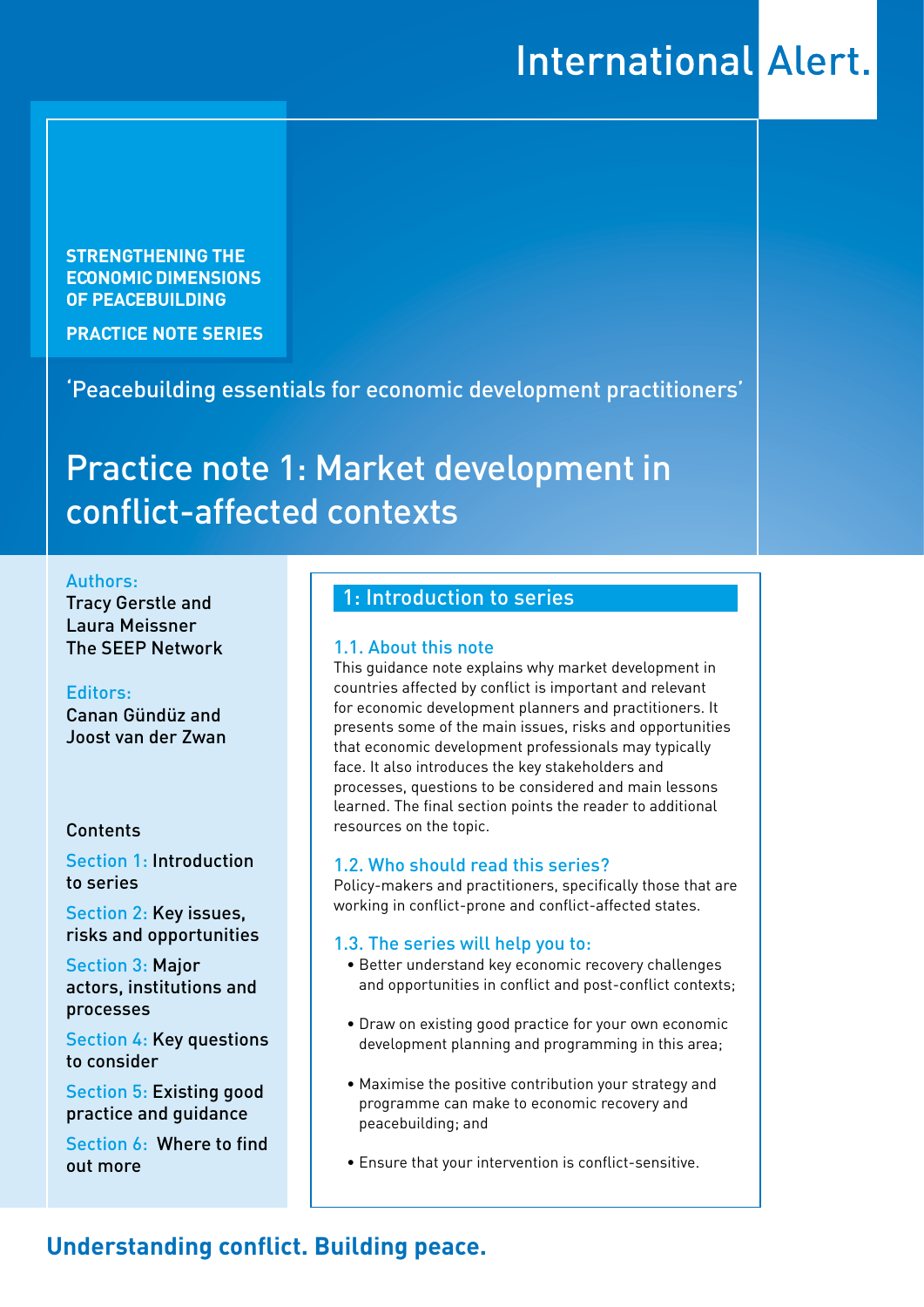2 STRENGTHENING THE ECONOMIC DIMENSIONS OF PEACEBUILDING



Section 2: Key issues, risks and opportunities

# 2: Key issues, risks and opportunities

#### 2.1 Key issues: What is market development? Can it be leveraged to build peace?

Market development is a sub-field of enterprise and private-sector development, in which the goal is to stimulate inclusive economic growth that reduces poverty. Market development initiatives often target industries in which large numbers of poor people are concentrated, either as business owners/operators or employees. The objective of market development is to ensure that the poor participate in, and benefit more from, the existing and potential markets in which they do business. These markets include the inputs (i.e. supplies) and services that enable poor producers to be productive, as well as the final consumers that buy those products or services.

#### What is a market?

A *market* is any systematic process for market actors (people, businesses) to buy and sell products and services. This includes not just the way that those goods and services are produced, transported, bought and sold, but also the formal and informal rules that govern those interactions, including regulations, policies and quality standards, as well as culture and other relationships that influence trade, individuals' reputations, etc.

*Market* can also refer to a group of buyers that demand a particular product or service (such as "the market for organic cashews"). Market development does not refer to the physical markets that are common in many developing countries.

Market development programmes seek to identify leverage points within market systems, addressing gaps or problems in the way that markets function – and the power imbalances that often result. For example, imagine a vegetable market where rural farmers sell their produce to transporters and never interact directly with end buyers in the city. The farmers do not know what price their produce ultimately commands, what quality level or type of produce the end buyers really want, or how much of their produce spoils or is damaged during transport. The farmers do not understand the true nature of demand and the requirements and risks to meet it and, therefore, have no power to improve their production or raise their income.

This often requires that market development programmes work not only at the level of individual small enterprises or households, but also with larger enterprises, associations, or government institutions that engage in, and influence, markets.1 By taking these institutions and market forces into account, market development professionals hope to achieve greater scale and sustainability in their efforts as compared to other efforts that focus more on direct interventions at just the level of individual enterprises or households. This is because market development programmes can leverage commercial incentives and investment by the private sector – it is literally in the business interests of the private sector to invest in improving products and services that benefit poor households and small enterprises as both consumers and producers. Critically, market development programmes also seek to ensure markets are more productive and therefore competitive. This results in increased incomes for all market players – small and large.

1 Adapted from T. Nourse, T. Gerstle, A Snelgrove, D. Rinck, and M. McVay (2007). *Market development in crisis-affected environments: Emerging lessons for achieving pro-poor economic reconstruction*. Market Development Working Group Paper. Washington, DC: The SEEP Network.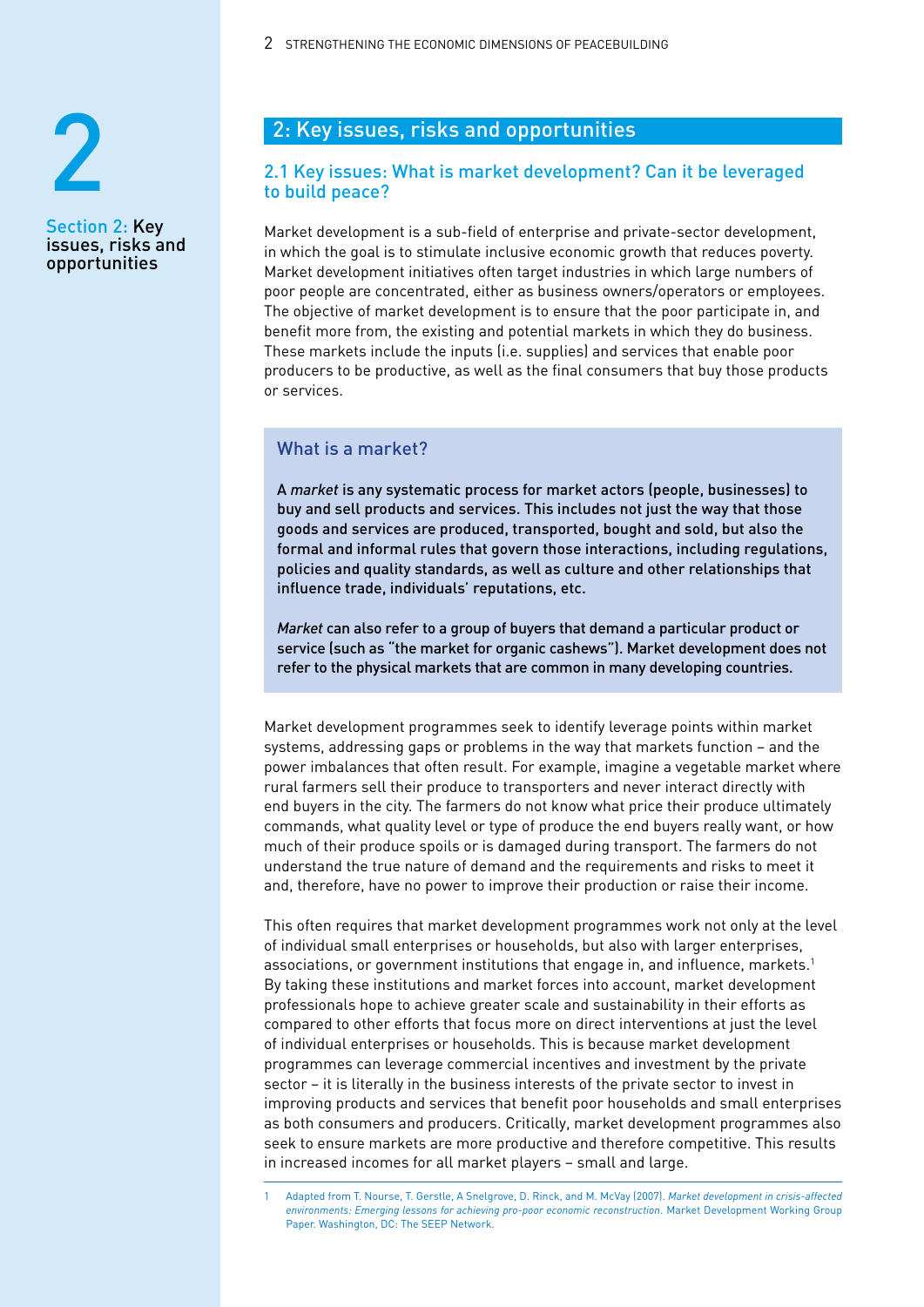Market development programmes can be used successfully to target a variety of population groups, including vulnerable populations. Indeed, the more vulnerable a group, the more important it is to understand and incorporate considerations of market dynamics in promoting livelihoods. As noted in the 2008–2009 Chronic Poverty Report, the more vulnerable an individual, the more likely they are to rely upon markets for their livelihoods.<sup>2</sup> Programmes that incorporate a market lens and seek to work with market actors and institutions to make local and regional markets in which poor people engage more competitive, also have greater potential for sustainability by empowering local actors to be more resilient in light of future market trends.

In the field of peacebuilding, there is increasing interest in market development approaches as a means to both promote economic growth and to further peacebuilding efforts by making market development conflict-sensitive – e.g. by working with those actors or societal factors that instigated the conflict. This is based upon the recognition that the lack of economic growth and therefore economic opportunity is often one of the underlying causes of conflict. Paul Collier, in his highly influential research on conflict traps,<sup>3</sup> found that of the 61 countries that experienced civil conflict from 1955–1999, the countries most prone to conflict were either "slow developers", e.g. those whose economies were stagnant and likely reliant on primary commodities, or those that had recently experienced conflict. Slow developers had an 11% likelihood of returning to conflict in any given year, and post-conflict countries had a 44% possibility. Collier noted that post-conflict countries are particularly vulnerable in large part, since efforts by the international community to promote economic recovery and growth are not very effective. For every 1% of GNP added via aid, growth increased by only 0.1%, and as the flow of aid dollars declined in the post-conflict period, many countries' economies shrank, making them even more vulnerable.<sup>4</sup> Strikingly, countries that managed to break out of the conflict trap were those that grew: a 3 percentage-point growth in GNP in conflict-prone countries halved the incidence of conflict from 11% to 6%.<sup>5</sup> This research brought into focus the need to revisit the "when and how" of economic reconstruction. Previously economic recovery was viewed as a later-stage activity. "Phased" approaches dominated, with relief/emergency assistance first, followed by rehabilitation of ex-combatants, the displaced, etc., and only then were activities to promote the economy and enterprises introduced. As a result, many conflicts become "stuck" in the relief phase, transitioning too slowly to recovery and indeed hindering it, due to higher aid dependency on the part of beneficiaries, false incentives for business investment, and a lack of investments in market institutions and building capacity of market actors. Research by Lewarne and Snelbecker in 2004 confirmed Collier's findings and the ineffectiveness of phased efforts. They emphasised that a focus on economic recovery should start in the earliest days of a response, in tandem with humanitarian interventions to meet basic human needs and promote peace.<sup>6</sup>

5 P. Collier (2007). *The bottom billion*. Oxford, United Kingdom.

<sup>2</sup> Chronic Poverty Research Centre (2008). *The Chronic Poverty Report – 2008–2009: Escaping poverty traps*. Manchester, United Kingdom.

<sup>3</sup> Collier's work has been influential, selected readings are P. Collier (2007). *The bottom billion*; Collier and Hoeffler (1998). 'On economic causes of civil war', *Oxford Economic Papers*, Vol. 50 iss 4 , pp 563–73; Collier and Hoeffler (2004), 'Greed and grievance in civil war'. *Oxford Economic Papers*, Vol. 56 iss 4, pp. 563-595.

<sup>4</sup> P. Collier, A. Hoeffler, and M. Söderbom (2007). *Post-conflict risks*. Oxford: University of Oxford, Department of Economics, Center for the Study of African Economies; T. Nourse (September 2007). Presentation for the Economic Recovery Standards Launch Workshop.

<sup>6</sup> S. Lewarne and D. Snelbecker (2004). *Economic governance in war-torn economies: Lessons learned from the Marshall Plan to the reconstruction of Iraq – Long report*, prepared for USAID Bureau for Policy and Program Coordination. Washington, DC: USAID.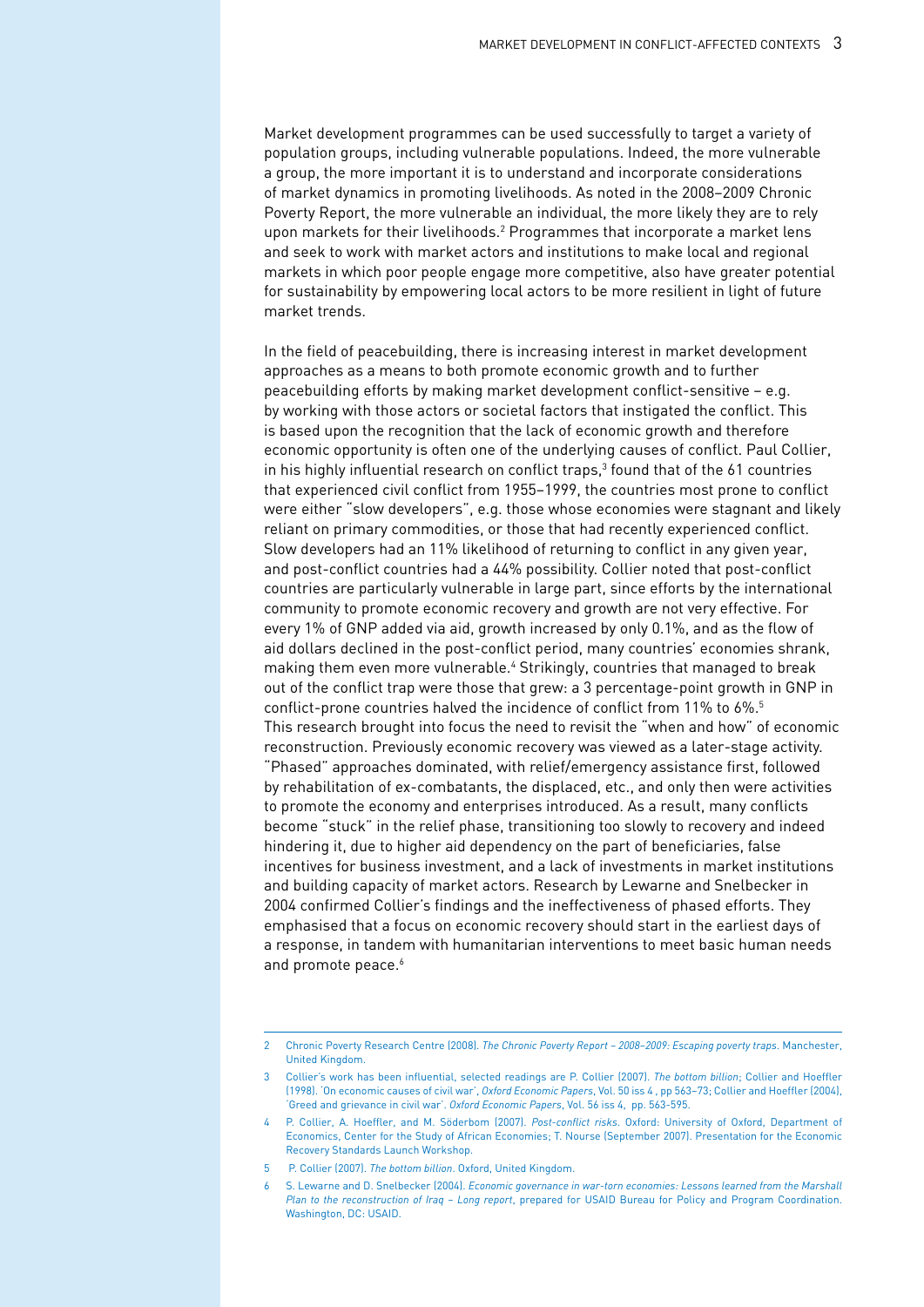What, however, is still not clear is if it is possible to consistently mitigate conflict, while at the same time promoting economic recovery and growth. There is increasing interest in using economic programming to address other root causes of conflict, such as ethnic tensions, black markets for illicit products, and elite capture of natural resources.<sup>7</sup> Programmes will for example seek to bring together warring groups for trade; target conflict instigators such as ex-combatants for job training (see also the briefing note on socio-economic reintegration for ex-combatants); or seek to promote alternative economic activities to the production of coca or opium.

Often these initiatives are not based upon economic opportunities or real demand. For example, ex-combatants may be engaged in cash for work, for jobs they would not find on the open market. Or a programme may bring together different ethnicities in a group of villages to form an agricultural processing cooperative, as a means of rebuilding relationships and trust. The long-term sustainability and ultimate contribution of these efforts to economic recovery is often questionable. This is due in part to poor programming practices, but also because many of these activities may never be competitive – although their potential in the short to medium term for conflict mitigation is significant. It is often not known what happens once the economic intervention ends. When a cash-for-work programme ends for ex-combatants, for example, their long-term economic outlook and disincentives for violence may be no different than before the programme. Is there a risk that conflict and violence will resurface?

This is not to say that economic interventions should never be used as a tool for conflict mitigation, even when it is clear from the start that the activities promoted will not be sustainable in the long run. However, practitioners and donors in developing these types of programmes should have a clear understanding of the objective of the intervention, be that economic recovery, conflict mitigation, or a combination of both.

Additionally when undertaking these types of programmes, it is important to understand what effect they may have on long-term economic recovery. Is there the potential for the intervention to push the private sector out of the market, e.g. could a cash-for-work programme undertake work that the private sector would otherwise hire labourers to do? Or would the individuals active in a cooperative have invested their time and resources in another business? Staying mindful of these issues will help to ensure that efforts to mitigate conflict are not ultimately undermined due to a delay in the recovery of the economy.

Similarly, in promoting economic recovery, practitioners need to be aware of how efforts to promote the economy interact with the dynamics of the conflict. For example in Afghanistan, the Afghan Research and Evaluation Unit (AREU) recently published a study that warned against efforts to promote "collapsed markets", driven by the private sector via "free" markets. The AREU's critique warned that these policies risked reinforcing the interests of economic elites that held power during the reign of the Taliban regime. These elites can control a wide range of trade at the community and import/export level, with no interest in long-term investments in strategic positioning or their business partners. They are often connected to powerful political stakeholders at the regional level – and peacebuilding efforts that overlook these current trade patterns do so at their peril.<sup>8</sup>

<sup>7</sup> See for example: J. Banfield, C. Gündüz, N. Killick (Eds.) (2006). *Local business, local peace: The peacebuilding potential of the domestic private sector*. London: International Alert.

<sup>8</sup> S. Lister and A. Paine (2004). *Trading in power: The "politics of "free" market in Afghanistan*. Kabul: Afghanistan Research and Evaluation Unit.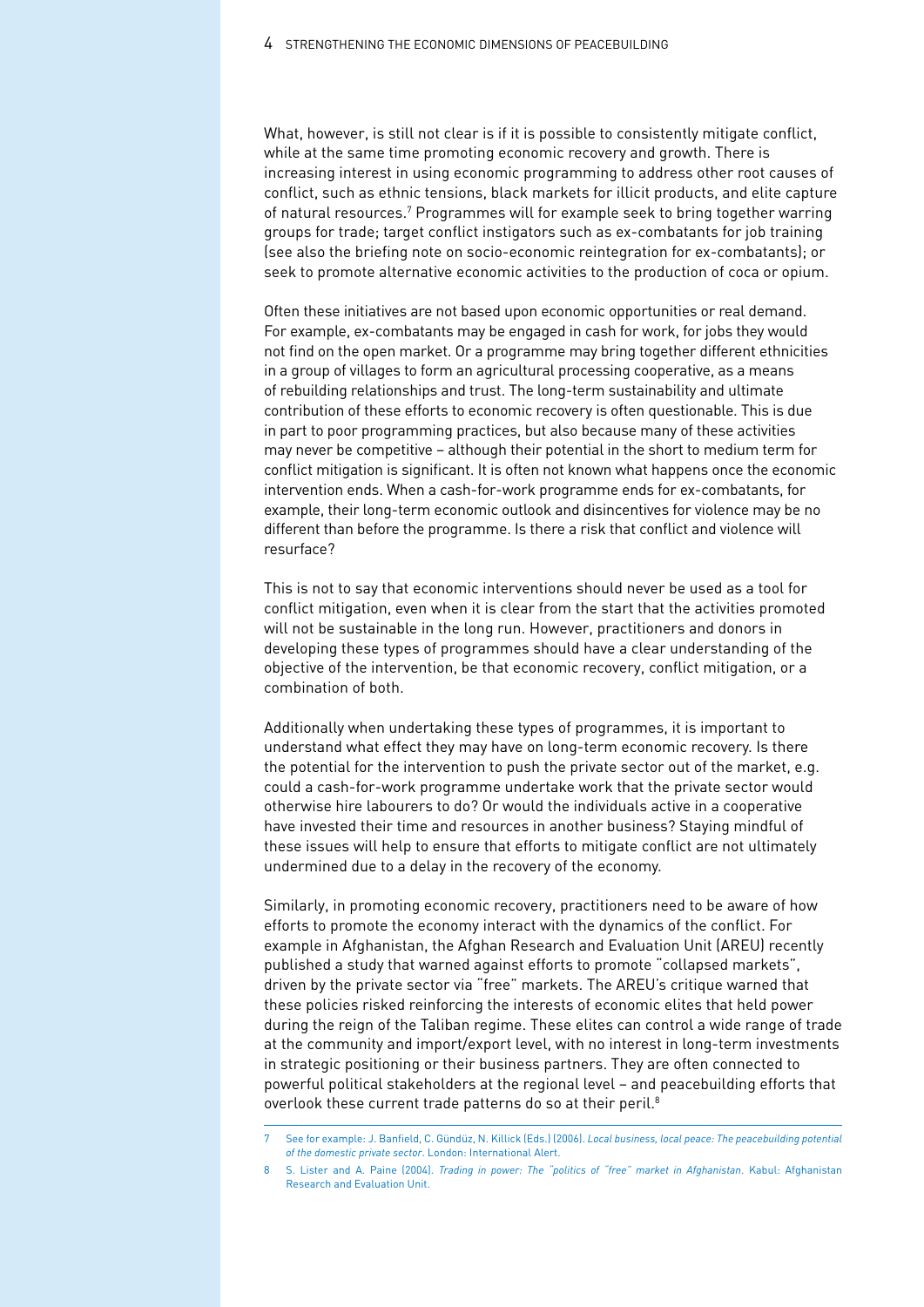#### 2.2 Key opportunities to employ market development to promote peace

Promoting economic recovery is highly contextual. As noted previously, practitioners and donors previously attempted to simplify guidance by promoting phasing. However, economic recovery cannot be simplified to a sequence or even one list of interventions, due to the broad array of environments and factors affected by conflict. Rather, in selecting appropriate strategies, a number of criteria, including factor conditions in the economy (i.e. endowments of land, labour and capital), need to be considered:

- The state of existing institutions;
- The severity and duration of the conflict; and
- Its root causes and effects.

Currently, there is no consensus on a definitive framework for developing economic recovery programmes in conflict environments. There will likely always be a variety of frameworks used, since economic development programmes boast a wide array of assessment methodologies, goals, target populations, and available means. For example, economic programming seeking to develop markets in such environments may include channeling basic relief though local businesses, using local procurement and cash-based assistance. It can also include activities that support the more rapid recovery of affected enterprises and preserve formal jobs by providing cash grants, SMEs loans and/or business consulting to enable these businesses to re-establish viable economic activities and operate more efficiently. Such programming may also seek to work on policy issues, addressing registration and taxation policies that affect industry competitiveness. Or it can target smallholder farmers by promoting the re-establishment of sustainable seed systems. The following table depicts the impact at different levels of an economy, during different types of crises.

In the absence of a definitive framework, there is an effort among practitioners, led by The Small Enterprise Education and Promotion (SEEP) Network, to develop consensus instead around minimum standards for economic recovery practices. The first edition of the Standards was published in 2009. The Standards cover the elements critical to developing an economic recovery programme:

- Assessment,
- Programme design,
- Monitoring and evaluation,
- Coordination, and
- Technical best practice.

The Standards can be downloaded at http://communities.seepnetwork.org/ econrecovery.

Taken together, the Standards provide a checklist in terms of the processes that should be followed in identifying, designing and implementing appropriate interventions when seeking to promote economic recovery. When the goal is to instead promote peacebuilding, the Standards provide guidance to determine if peacebuilding efforts risk hampering economic recovery – ultimately hampering the benefits of any peacebuilding efforts.

Less understood is how to ensure that market development programmes do no harm in terms of aggravating the causes of the conflict. There is a need for more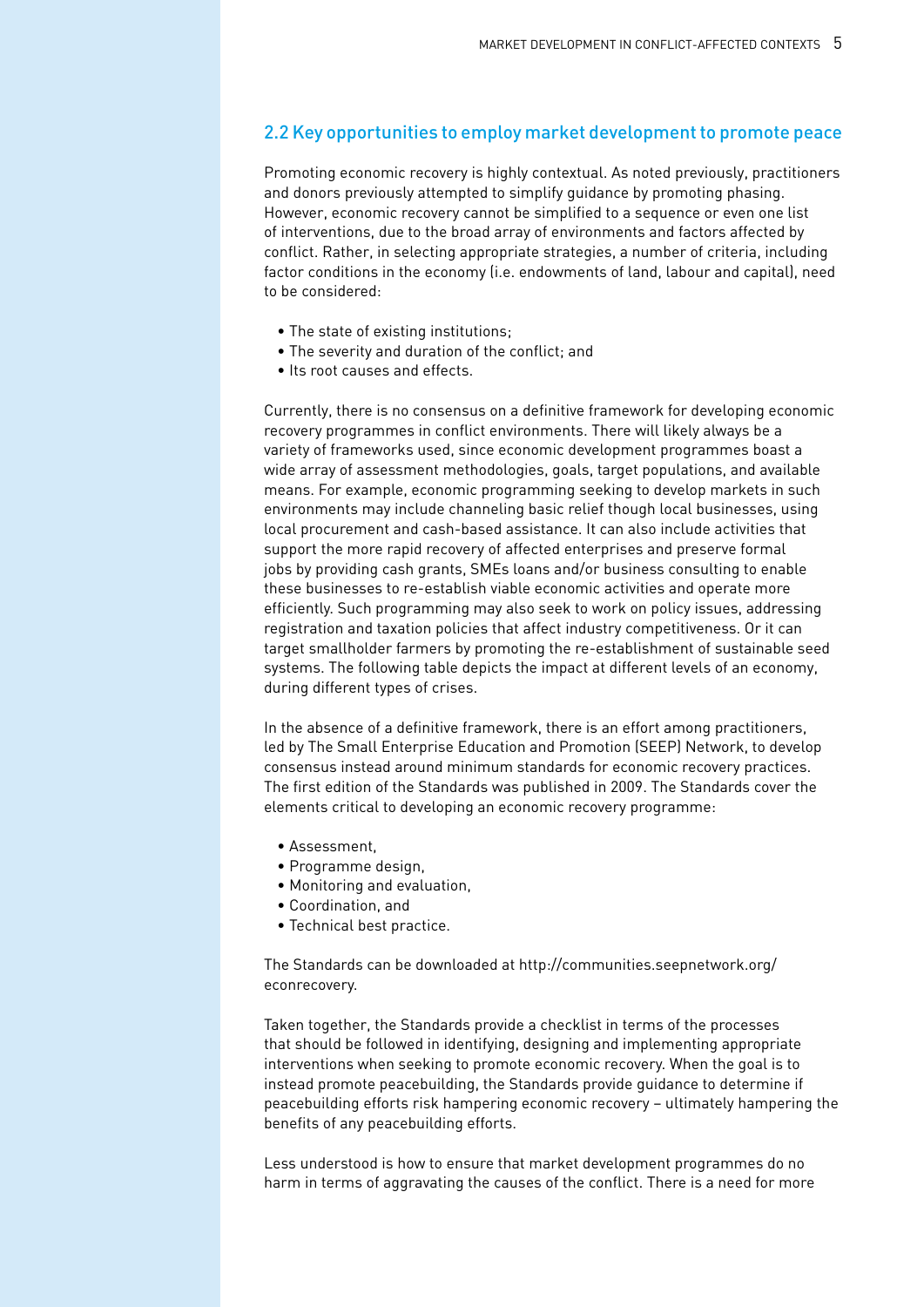|                                                                | Household                                                                                                                                                                                                         | <b>Market</b>                                                                                                                        | <b>Macro</b>                                                                                |                                                                               |                                              |
|----------------------------------------------------------------|-------------------------------------------------------------------------------------------------------------------------------------------------------------------------------------------------------------------|--------------------------------------------------------------------------------------------------------------------------------------|---------------------------------------------------------------------------------------------|-------------------------------------------------------------------------------|----------------------------------------------|
| Slow onset<br>disasters                                        | • Loss of assets<br>• Loss of skills due<br>to migration<br>• Declines in<br>productivity                                                                                                                         | • Weak marketing<br>networks due to<br>migration<br>• Damage to or<br>loss of natural<br>resources                                   | • Localised<br>reduction in<br>capacity to<br>enforce laws and<br>provide basic<br>services |                                                                               | Least<br>developed<br>countries/<br>regions  |
| Rapid onset<br>disasters                                       | • Loss of assets<br>• Disrupted<br>markets<br>• Trauma                                                                                                                                                            | • Infrastructure<br>damaged or<br>devastated                                                                                         |                                                                                             |                                                                               | Medium<br>developed<br>countries/<br>regions |
| Conflict                                                       | • Loss of assets<br>• Loss of skills<br>due to migration<br>of ineffective<br>education<br>• Instability or loss<br>of networks<br>• Increased<br>operating costs<br>limiting market<br>scope<br>$\bullet$ Trauma | • Infrastructure<br>damaged or<br>devastated<br>• Legitimate<br>networks<br>disrupted;<br>illicit networks<br>strengthened           | • Reduced national<br>capacity to<br>enforce laws and<br>provide basic<br>services          |                                                                               | Highly<br>developed<br>countries/<br>regions |
|                                                                |                                                                                                                                                                                                                   |                                                                                                                                      |                                                                                             |                                                                               |                                              |
| Limited<br>Limited region affected with low<br>level of impact |                                                                                                                                                                                                                   | <b>Moderate</b><br>Limited region affected with high<br>level of destruction, or a large region<br>affected with low level of impact |                                                                                             | <b>Extreme</b><br>Large area<br>affected with<br>high level of<br>destruction |                                              |
|                                                                |                                                                                                                                                                                                                   |                                                                                                                                      | Level of severity (Determines depth of impact at every level)                               |                                                                               |                                              |

# Figure 1 Impacts of crises at the household, market and macro levels

Adapted from T. Nourse, T. Gerstle, A. Snelgrove, D. Rinck, and M. McVay (2007). *Market development in crisis environments: Emerging lessons for achieving*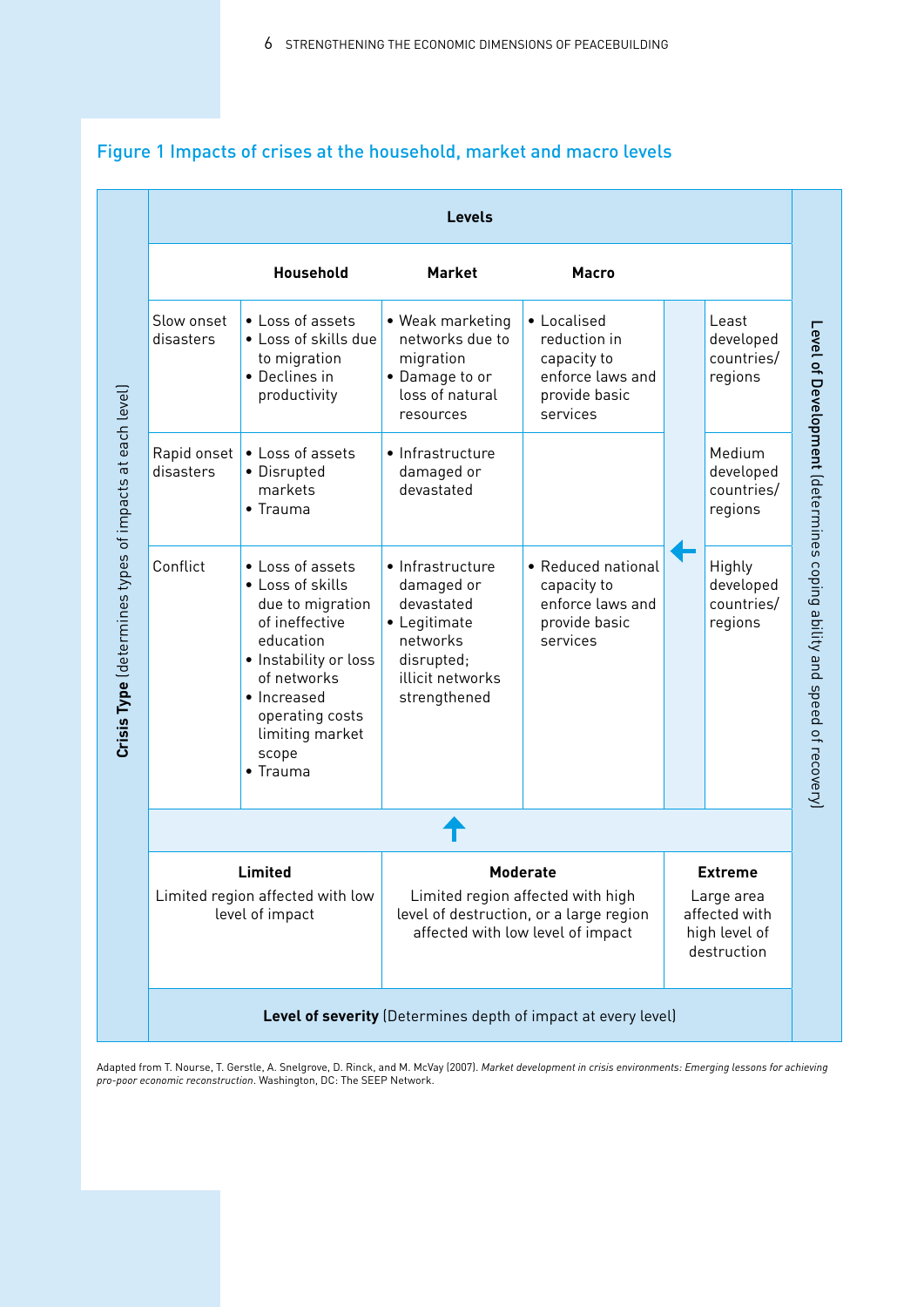multi-disciplinary teams to engage in the design and implementation of market development programmes in conflict environments to understand these dimensions. This would also allow for more opportunistic identification of when there is the potential to bring economic recovery and conflict mitigation together. For example, within market development programmes, there is often a need to understand governance and power relationships within the market. Often market development programmes seek to shape these dynamics by bringing more balance to these relationships through enhancing competition in terms of access to different buyers and end markets, critical products and services, information, and the identification of win-win opportunities, etc. Addressing these issues can mitigate conflict, while legitimate economic opportunities to bring warring factions together can offer opportunities to re-establish relationships and trust.

### 3: Major actors, institutions and processes

Market development in any context, including conflict-affected environments, involves first and foremost understanding how a given market functions, and who the major actors and institutions are that shape it. This is different for every country and product or service; however, there are some established frameworks that provide a template for how most markets function. The following diagram provides a general map of the market system:



Source: USAID and SDC. Taken from A. Miehlbradt and M. McVay (2006). *Implementing sustainable private sector development: Striving for tangible results for the poor*. The 2006 Reader. Turin, Italy: International Training Center of International Labour Organization. Originally from S. Becker, S. Jansen, E. Roaring and L. Zveglich (2005). *Small and Medium Enterprise Development and Sustainable Employment Promotion (SMEDSEP) Program Progress Review*. Report (October). Eschborn, Germany: GTZ.

# Section 3: Major 3

# actors, institutions and processes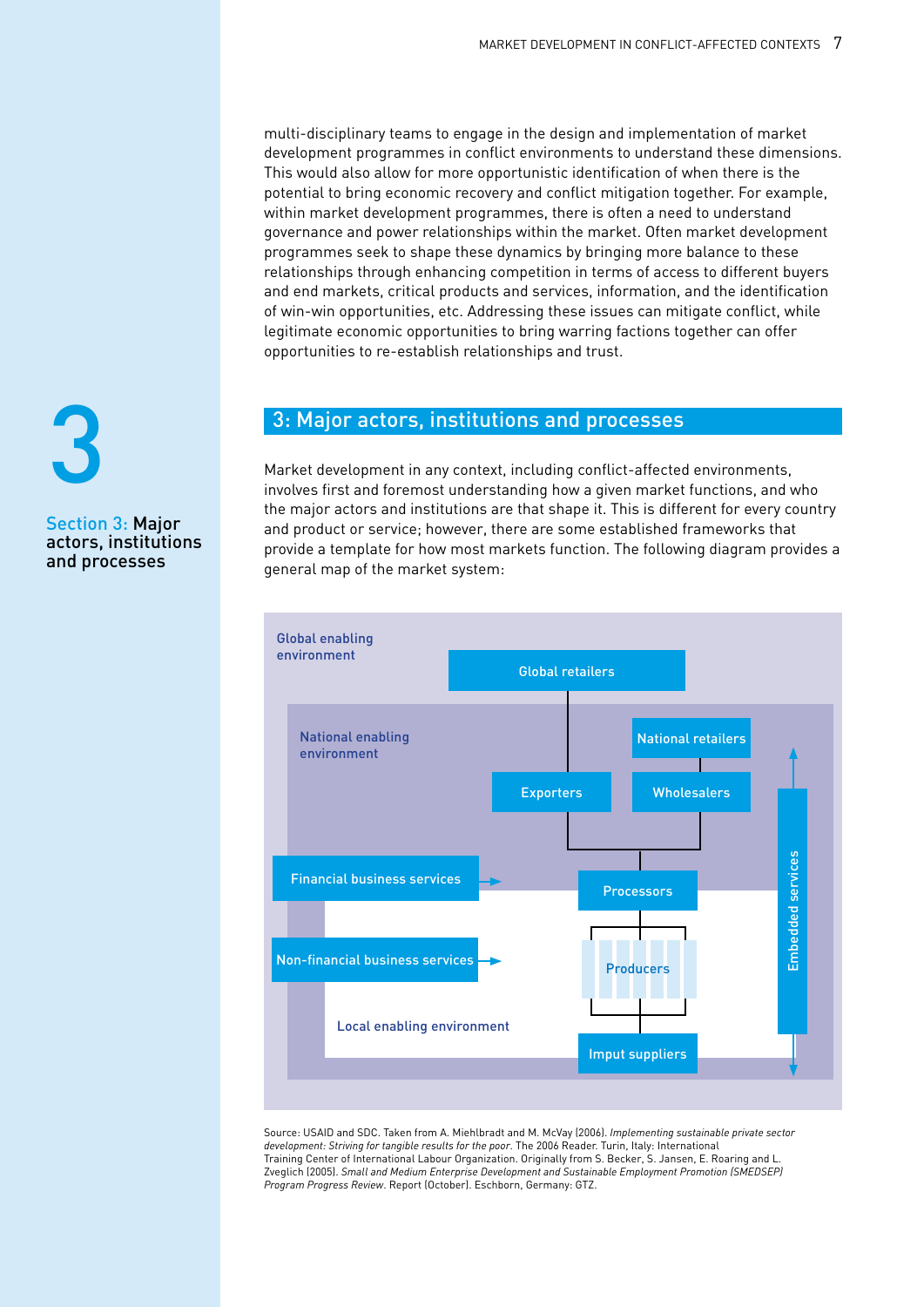There are a number of major approaches to market development. All essentially focus on using market research to identify key leverage points whereby markets can be made more inclusive of poor people, in terms of their vocation. Some of these frameworks are also scoped more broadly to look beyond increasing poor people's incomes and quality of employment to look at making other marketbased productions and services they require, e.g. health, education, sanitation, and electricity, more accessible. include the following:

*Value Chain Framework*: Most extensively discussed by the Institute for Development Studies at the University of Sussex, GTZ, SNV, and USAID, this approach is premised by a focus on individual value chains. As noted in Figure 1, a value chain encompasses the suppliers of raw materials to the final buyers of a product or service, including service providers and the wider enabling environment. Value chain analysis seeks to understand how the demands of the final buyer(s) drive this chain, with a particular emphasis on the relationships between different actors along the chain and on the governance of the value chain – the rules and norms that dictate firms' behavior and how revenue (value) is distributed. For more information, see www.microlinks.org/vcwiki; for a specific exploration on the use of the value chain methodology in conflict environments, see www.microlinks.org/vcdinconflict.

*Making Markets Work for the Poor (M4P):* This approach is broader than value chains, since it focuses more broadly on markets. The framework is used both to look at how to increase the incomes of poor people, as well as promoting the accessibility of other products and services they require. It is concerned with enabling systemic change rather than creating benefits for individual actors and, like the value chain approach, focuses on facilitation – that is, affecting a market without becoming directly involved in it. It focuses primarily on questions of market systems, scale, and sustainability, and recommends facilitative interventions. For more information, see www.m4pnetwork.org.

*Bottom of the Pyramid (BoP):9* The "bottom of the pyramid" refers to the immense number of people living on less than \$2 a day – approximately 4 billion people. This approach is most notable for its focus on poor people as consumers and entrepreneurs, rather than as the beneficiaries or clients of a development intervention. The BoP framework includes four main categories: poor consumers and entrepreneurs; government and civil society organisations; development and aid agencies; and private enterprises working together. The BoP approach focuses on developing products and services that work for the poor (using various technologies, in different environments, reaching remote populations) and that are scalable and replicable across contexts.<sup>10</sup>

*Social Enterprise:* This approach, as opposed to value chain development, which emphasises indirect, hands-off methodologies, involves inserting oneself into the market as a full market actor, usually a business with a social as well as economic mission. The intent is to do good, while doing business. Sometimes these social enterprises are formed to fill what are seen as critical gaps in a market, e.g. a marketing service for small farmers, as well as attempting to establish new economic models such as fair trade – a classic "double bottom line". For more information, see www.se-alliance.org.

<sup>9</sup> Available at http://www.12manage.com/methods\_prahalad\_bottom\_of\_the\_pyramid.html.

<sup>10</sup> For more information, see C.K. Prahalad (2004). *The fortune at the bottom of the pyramid: Eradicating poverty through profits*. Philadelphia: Wharton School Publishing, available at http://www.whartonsp.com/store/product. aspx?isbn=0137042051.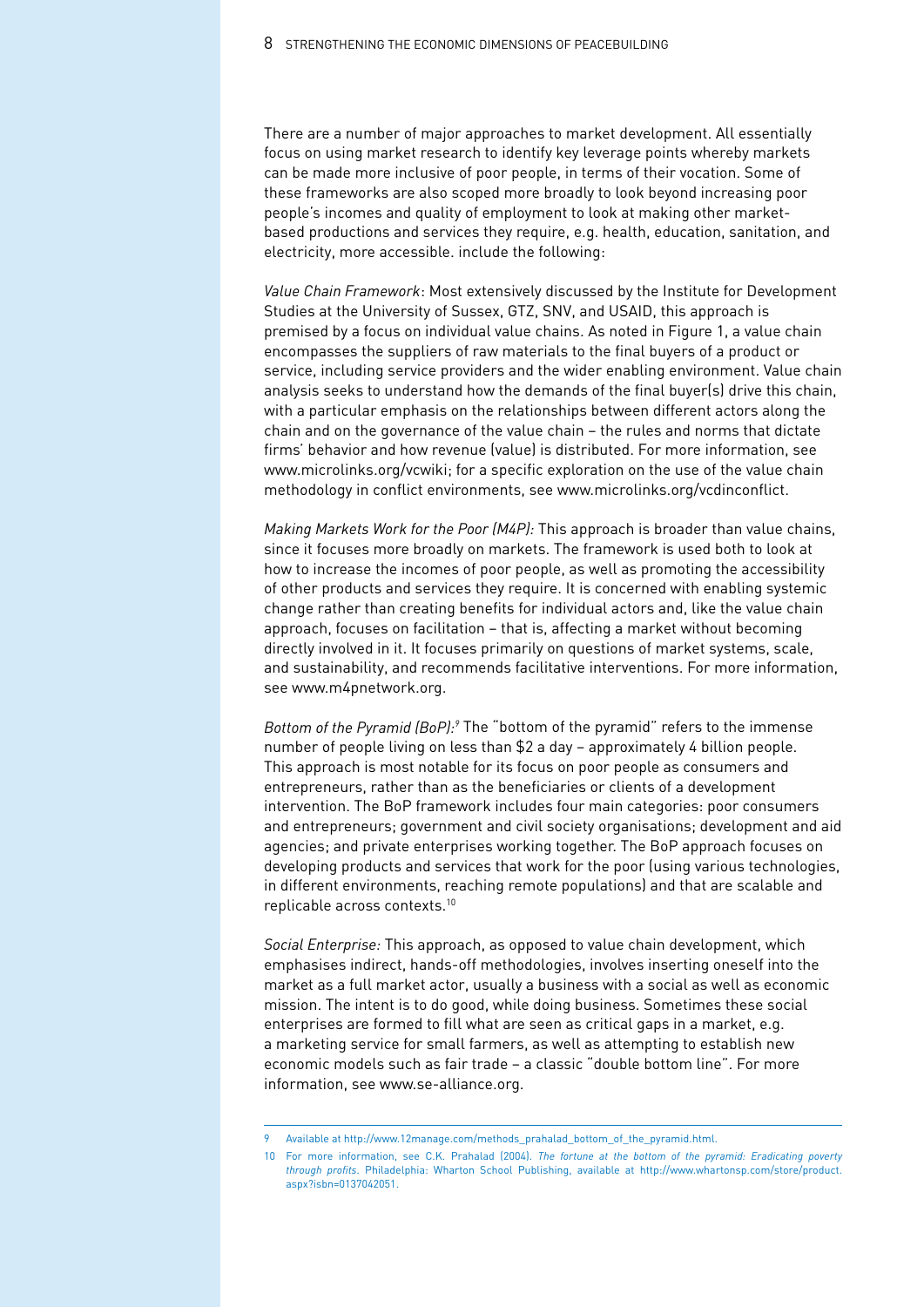Regardless of the approach taken, a market development intervention involves an analysis of the market itself – its strengths, opportunities, and challenges – and of the potential interventions to help alleviate challenges, with the general aim of creating value and a profitable opportunity for poor market players.

## 4: Key questions to consider

It is clear that most markets will be directly affected when there is a conflict and that some market conditions may even contribute to the conflict, or that conflict actors are deeply integrated into the market. (The box below suggests how to combine market- and conflict-analyses). Development practitioners studying a market in a conflict-affected environment will naturally gravitate towards two key questions:

The first question is: How can I ensure that my market development intervention does not perpetuate or exacerbate the conflict? This can be called the "do no harm" approach.

The second, and far more perplexing question is: Is there anything my market development programme can do to actually mitigate conflict and promote peace? The critical issue here is that *the economic aim of the market programme must remain paramount* if the programme is to succeed*.* Canan Gündüz and Diana Klein, in their report "Conflict-Sensitive Approaches to Value Chain Development", write that 'conflict-sensitive planning and implementation requires a value chain intervention to achieve its objectives… in a way that also maximises peaceful outcomes and mitigates identified conflict issues or risks'.<sup>11</sup>

Given the relationship between failed economic development interventions and the recurrence of conflict noted earlier in this paper, one can make the case that any successful market development intervention is, by definition, helping to mitigate conflict – if it ensures that it does not inadvertently fuel other conflict factors. Furthermore, value chain interventions, with their particular focus on building constructive relationships between market actors, often include a component of conflict mitigation. However, it is not at all clear that market development can be used as a tool to promote peace "writ large" – that is, at a societal or structural level. Even if this is possible, to do so successfully requires a high degree of skill and consideration of the evolving dynamics of two systems – the market(s), and the conflict.

If a project wishes to achieve dual goals of economic development and conflict mitigation/peacebuilding using a market development intervention, it should be prepared to address the following issues:

- Does the programme have a clear causal model as to how a market intervention will lead to a peacebuilding outcome?
- Has it considered other interventions to achieve a peacebuilding outcome, and determined that a market development intervention is the most effective means of mitigating conflict?
- Does it have clear and logically selected indicators to measure progress towards both goals – economic and peacebuilding?



Section 4: Key questions to consider

<sup>11</sup> C. Gündüz and D. Klein (2008). 'Conflict-Sensitive Approaches to Value Chain Development', *microREPORT 101*. Washington, DC: International Alert for USAID. p.21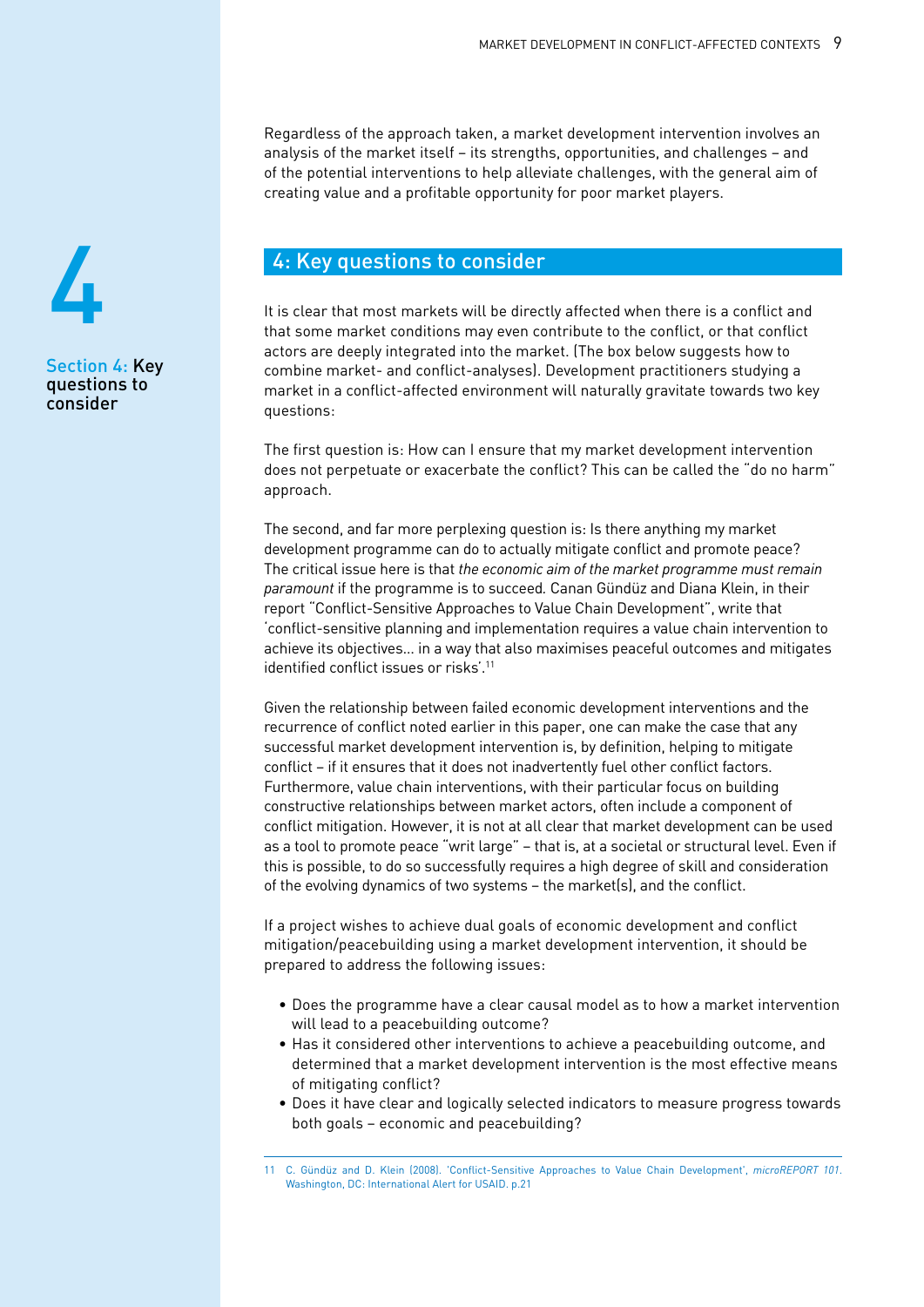- Does it have the time and resources to conduct a thorough conflict analysis at the beginning of the project, and to monitor conflict drivers during the project, to account for fluidity and dynamics in the conflict?
- Is it designed and run by market development specialists, with a conflict specialist on staff or otherwise available for strategic input and advice?
- Does it have a plan of action in case it is determined that the market development intervention is not achieving its peacebuilding aim? Or, if a proposed programme activity would be highly beneficial to one goal (economic or peacebuilding) but detrimental to the other?
- Has it assessed if the potential intervention will "do no harm" in both the short and long term in terms of promoting economic recovery?

In short, sustainable economic development (which market development can accomplish) is an important part of the transition from conflict to stability. However, the extent to which any market intervention can contribute directly to peacebuilding is unclear.

#### Combining Market and Conflict Analyses

Both market analysis and conflict analysis look at the systems and institutions that together make up the market or conflict.

When designing a market development programme in a conflict-affected setting, practitioners have several sets of questions that must be answered as to: the goal of the programme; how the market functions; how the intervention will improve the market by making it more competitive; and the nature and dynamics of the conflict. These are summarised briefly below.

#### **Goal and Purpose:12**

• What is the goal and purpose for this project? The goal should include the overall desired impact (e.g. reduced poverty) as well as the target population (e.g. small-scale farmers). The purpose should include the target market as well as the general programme strategy (e.g. stabilising businesses).

#### **Market Analysis:13**

- What strengths/opportunities exist currently in the market and for the businesses in it?
- What constraints prevent firms from reaching existing and/or higher value markets, or gaining more benefits from trade within it? What are these constraints within the different key elements of the market, (e.g. the end market, the enabling environment, supporting services, horizontal linkages between small/microenterprises)?
- What are the underlying causes of these constraints? Some root causes (such as ongoing conflict) may be beyond the influence of the programme. If these root causes are so great that they would block the programme's success, then the programme should consider another market or means of intervening.

<sup>12</sup> Adapted from McVay, Mary and Alexandra Snelgrove, eds. Linda Jones and Ben Fowler, Program Design for Value Chain Initiatives: Information to Action: A Toolkit Series for Market Development Practitioners. Lancaster, PA and Waterloo, ON, CA: MEDA, 2007. pp. 18- 21.

<sup>13</sup> Adapted from McVay, Mary and Alexandra Snelgrove, eds. Linda Jones and Ben Fowler, Program Design for Value Chain Initiatives: Information to Action: A Toolkit Series for Market Development Practitioners. Lancaster, PA and Waterloo, ON, CA: MEDA, 2007. pp. 27-34.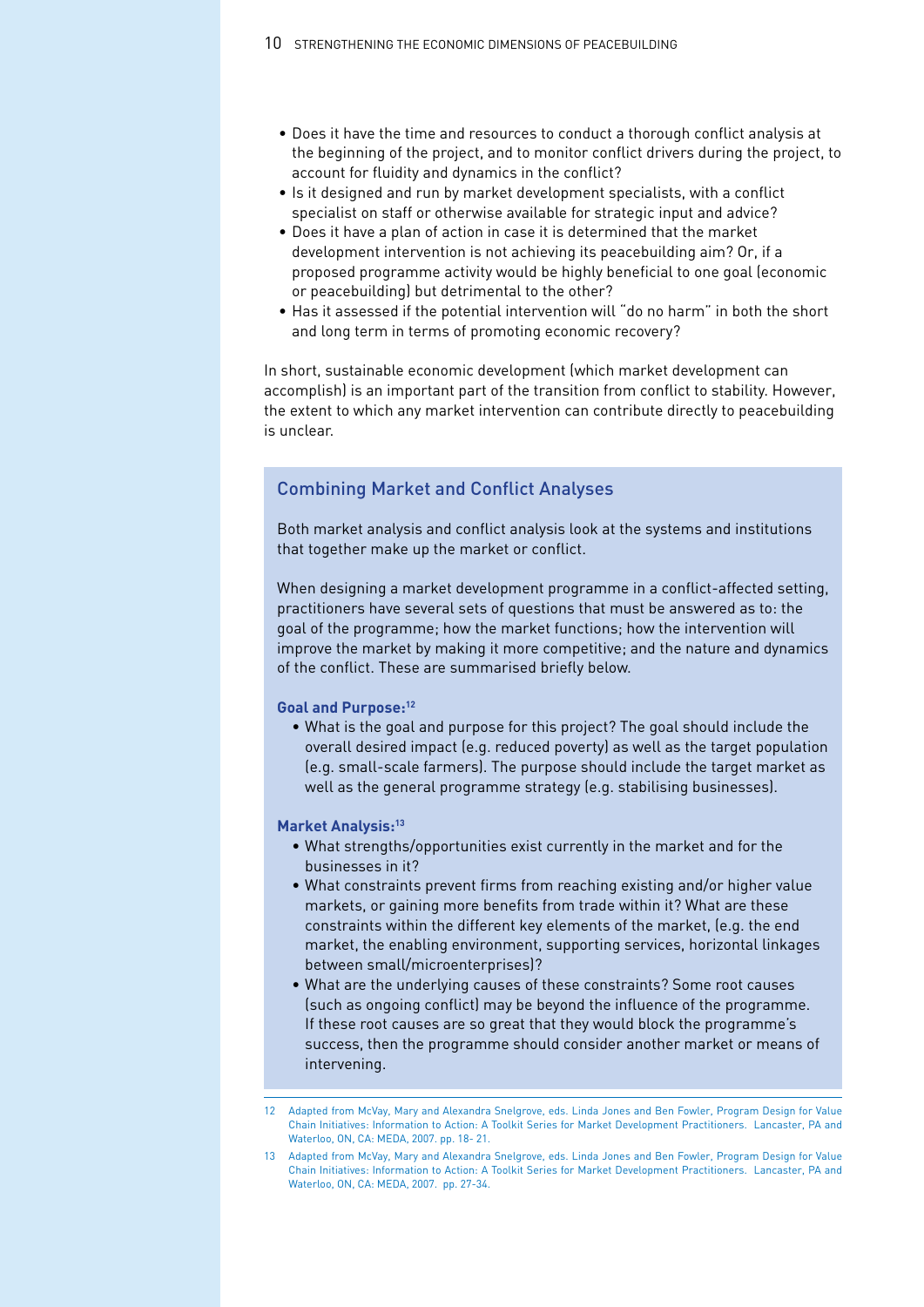#### **Intervention:14**

- How might these constraints be solved? This might be linkages, technology, or other solutions. What can the programme do to support this?
- How can this be done sustainably (on a commercial basis without long-term subsidy)?
- What will have a significant impact on a large number of poor people/ businesses?
- What risks might we need to address?

#### **Conflict Analysis:15**

- What is the profile of the conflict? What is the political, economic, and sociocultural context and issues? What is the history of the conflict, and which areas are specifically affected?
- Who are the main actors in the conflict? Who are the main actors in the political, security, economic and socio-cultural spheres, and what are their goals and interests? How do they relate to one another? How can they support peace or further the conflict?
- What are the major causes of the conflict? What underlying factors in the society create the preconditions for violence, and what other factors contribute to violence?
- What are the dynamics of the conflict? What have been the stages and patterns, and what are the current and past trends? How are these evolving over time? Are there windows of opportunity for peace or improvements (e.g. a cease-fire or accord)? What scenarios can be developed to determine the possible future of the conflict?

#### **Market-Conflict Interaction:**

The overlay of these two types of analysis – analysing the market, and analysing the conflict – produces questions that determine the interplay between the conflict and the specific market. These include:<sup>16</sup>

- Are there any overlaps between main market actors and conflict actors?
- Does the market encourage links between groups separated by conflict, or reinforce divisions?
- Can specific groups affected by the conflict (such as ex-combatants) participate effectively in this market?
- How is the market affected by, and how does it affect, the conflict? Does it reinforce existing inequalities? Do trends in the market affect the dynamics of the conflict (positively or negatively)? How do changes in the conflict affect this market?

<sup>14</sup> Adapted from McVay, Mary and Alexandra Snelgrove, ed. Linda Jones and Ben Fowler. "*Program Design for Value Chain Initiatives: Information to Action: A Toolkit Series for Market Development Practitioners*." Lancaster, PA and Waterloo, ON, CA: MEDA, 2007. pp. 40-71.

<sup>15</sup> Summarized from Gündüz, Canan and Diana Klein, "Conflict-Sensitive Approaches to Value Chain Development" (*microREPORT 101*). Washington, DC: International Alert for USAID, 2008. pp. 4-5.

<sup>16</sup> Adapted and summarized from Gündüz, Canan and Diana Klein, "Conflict-Sensitive Approaches to Value Chain Development" (*microREPORT 101*). Washington, DC: International Alert for USAID, 2008. pp. 6-8.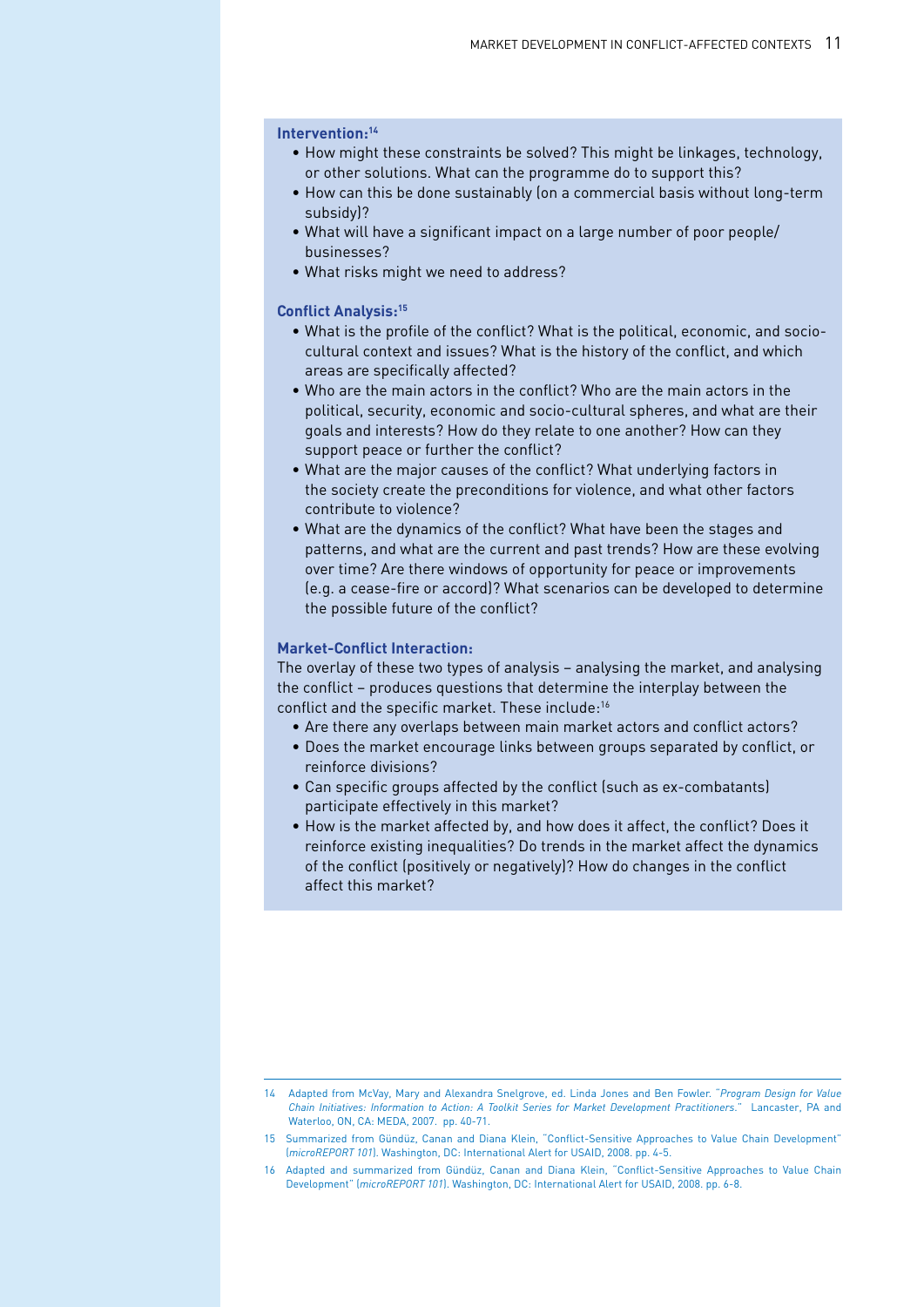# Section 5: Existing 5

good practice and

guidance

12 STRENGTHENING THE ECONOMIC DIMENSIONS OF PEACEBUILDING

## 5: Existing good practice and guidance

The frameworks and associated references highlighted in Section 3 are among the most useful resources on existing good practice for market development. For programming specifically in conflict-affected environments, there are no comprehensive resources available on how to undertake market development. Section 6 lists the best that currently exist.

There is, however, emerging consensus among practitioners as to what is good practice in promoting economic recovery, particularly in terms of promoting incomes and employment for marginalised people. Developed by The SEEP Network, The Minimum Standards for Economic Recovery After Crisis provides guidance in six areas:

- Standards Common to all Economic Recovery Programmes
- Assessment and Analysis for Economic Recovery Programmes
- Financial Services
- Access to Assets
- Employment Creation
- Enterprise Development

The Standards for these six areas are included below. The Standards Common to all ER Programmes and the Assessment and Analysis Standards are applicable to all economic recovery programmes, whereas the four Standards that follow for the four key technical areas are dependent on the programmatic goal and intervention chosen. Further information on the Minimum Standards can be found here: http://communities. seepnetwork.org/econrecovery/node/821

#### Standards common to all economic recovery interventions

#### **• Common Standard 1: Response to Market Failure**

Economic recovery is a response to evidence that market failures are significantly undermining the enterprises from which affected households earn their livelihoods.

#### **• Common Standard 2: Market-based Programming**

Programme design and implementation decisions reflect market realities. There is a thorough understanding of the supply of, and demand for, goods and services, and how the organisation of markets determines power and governance among different market actors. Programmes are flexible, allowing managers to revisit programmatic assumptions and operations given changing market conditions.

#### **• Common Standard 3: Support Long-term Recovery**

Economic recovery programmes, even those that are short to medium term, contribute to long-term recovery by working to strengthen local markets, institutions and enterprises, and ensuring that all programme activities include up-front exit strategies for outside actors.

#### **• Common Standard 4: Inclusive and Transparent Programme Design and Implementation**

Programme design considers working with all market actors as a means to improve vulnerable households' livelihoods. Programmes effectively communicate the programme objectives, means of selection and outcomes to all stakeholders.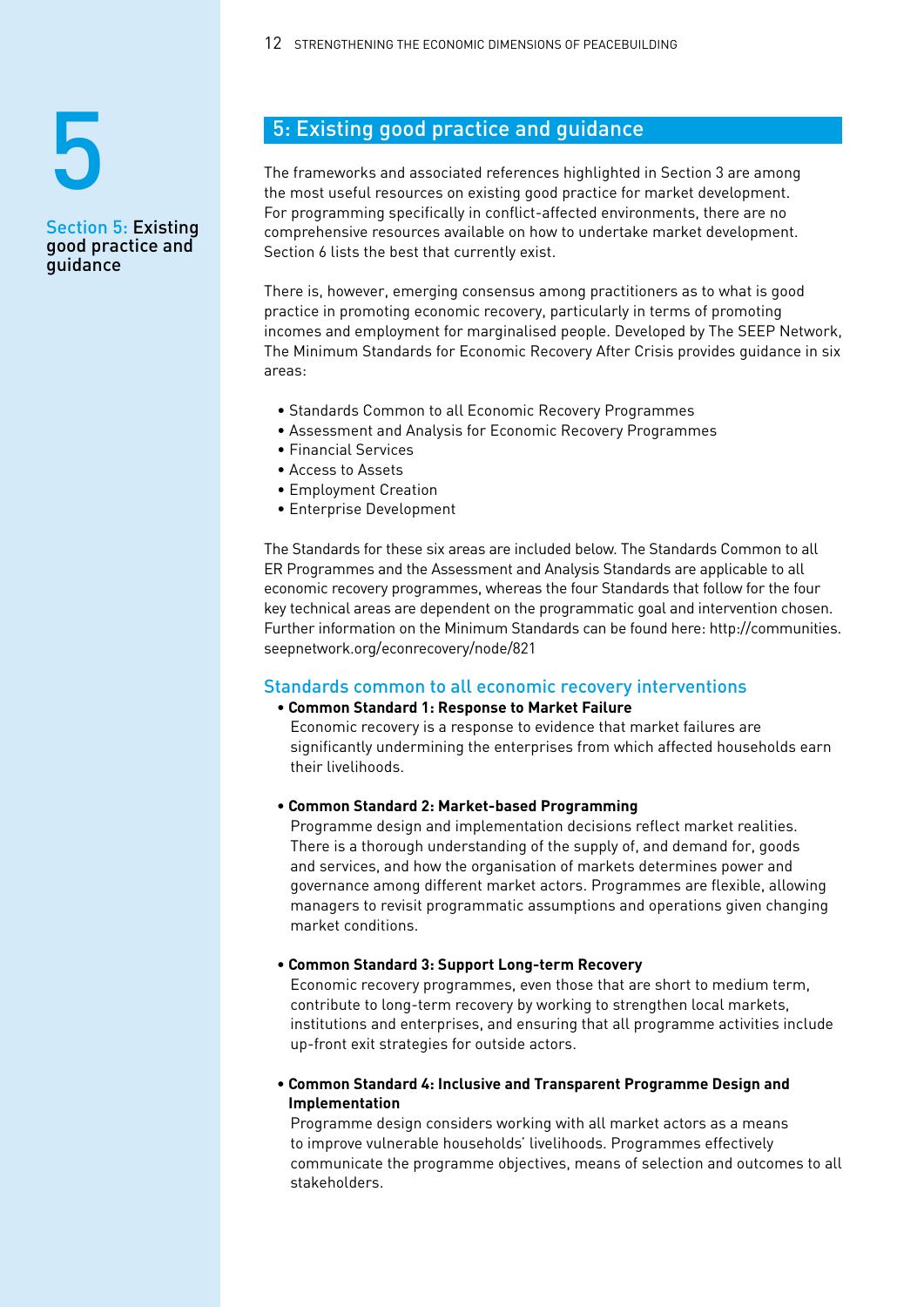**• Common Standard 5: Use Both Direct and Indirect Mechanisms to Achieve Impact on Target Populations**

Programmes analyse the impact and cost-effectiveness of directly providing services to target groups, as compared to indirect activities that improve market conditions for all populations.

#### **• Common Standard 6: Coordinate Efforts for Greater Impact**

Recognising that economic recovery involves many stakeholders, capacities and resources, programmes coordinate their activities with other initiatives led by the private sector, government or non-governmental actors.

#### **• Common Standard 7: Build Technically Competent Teams**

Programmes are staffed by individuals well versed in economic recovery principles and/or that have access to technical advisers; they also include capacity-building components to improve skills of field staff.

#### **• Common Standard 8: Collect and Apply Learning**

Programmes compensate for the rapidly changing context and often-rapid turnover endemic to emergency environments by instituting systems that collect, disseminate and apply learning in order to assess and improve performance.

#### Standards for assessment and analysis for crisis environments

#### **• Assessments and Analysis Standard 1: Timing**

Assessments begin as soon as possible, incorporating ongoing processes that contribute to programme monitoring.

#### **• Assessments and Analysis Standard 2: Scope**

Assessments synthesise relevant information about affected households' livelihoods, market systems and sociopolitical factors.

#### **• Assessments and Analysis Standard 3: Data and Methods**

Assessment data is gathered using methods that ensure data quality and participants' security.

#### **• Assessments and Analysis Standard 4: Analysis**

Analysis of assessment data is timely, transparent and relevant to monitoring and programme decision needs.

#### **• Assessments and Analysis Standard 5: Dissemination**

Assessment results are disseminated to provide comprehensible guidance to appropriate decision-makers.

#### Standards for financial services

#### **• Financial Service Standard 1: Intervention Timing** Financial services are initiated or reinstated as soon as possible, and align with the objectives and time horizon of the implementing organisation.

#### **• Financial Service Standard 2: Appropriate Financial Services** Financial service interventions are based on the capacity of the financial organisation and the needs of the target population.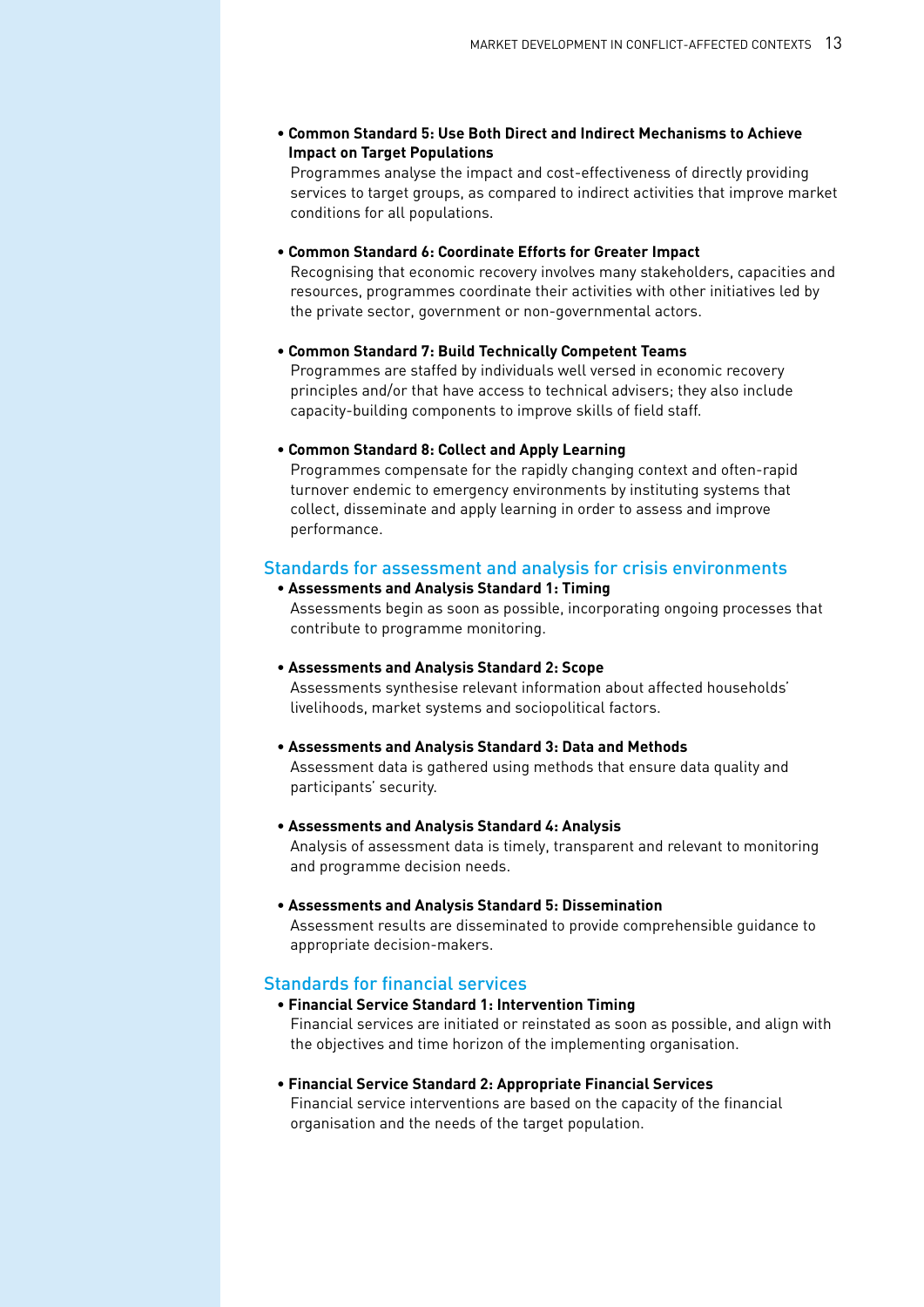- **Financial Service Standard 3: Client Protection** Financial service providers adhere to accepted norms for client protection.
- **Financial Service Standard 4: Good Financial Services Practice** All financial service providers adhere to accepted, good financial services practices.
- **Financial Service Standard 5: Coordination and Transparency** Financial service providers communicate proactively with relevant stakeholders and commit to transparency.
- **Financial Service Standard 6: Crisis Risk Mitigation** Financial service providers have policies in place to protect the organisation and clients from effects caused by crisis.

#### Standards for access to assets

**• Access to Assets Standard 1: Asset Programming**

Asset programming is conducted in a manner that facilitates long-term economic recovery, while taking into account issues of targeting, equity, transparency and security.

**• Access to Assets Standard 2: Short-term and Long-term Asset Programming** Short-term asset programmes achieve basic replacement and preservation of existing productive assets; whereas long-term asset programming results in asset growth as a result of beneficiaries' improved economic capacity.

#### **• Access to Assets Standard 3: Group Assets**

Interventions to preserve, replace and grow assets through group mechanisms have clear governance and management structures and are based on appropriate cost-benefit analysis and assessment of local market implications.

#### **• Access to Assets Standard 4: Land Assets**

Individuals and communities know about and have access to information, services and products to protect and preserve their land tenure in an equitable manner in times of crisis.

#### Standards for employment creation

**• Employment Creation Standard 1: Decent Employment** People have equitable access to decent employment with fair remuneration that does not jeopardise the resources they need for their livelihoods.

#### Standards for enterprise development

- **Enterprise Development Standard 1: Promotion of Activities and Markets, Based on Understanding Potential Returns and Risks** New and existing sources of income and livelihoods are promoted with an understanding of the environment, households and enterprises, and that consider potential returns, risk and the business environment.
- **Enterprise Development Standard 2: Ensuring Viability and Growth**

Programmes promoting enterprises and self-employment address the range of critical needs required for enterprise viability and growth and ensure that enterprises can be economically viable within the existing enabling environment, in both the short and long term.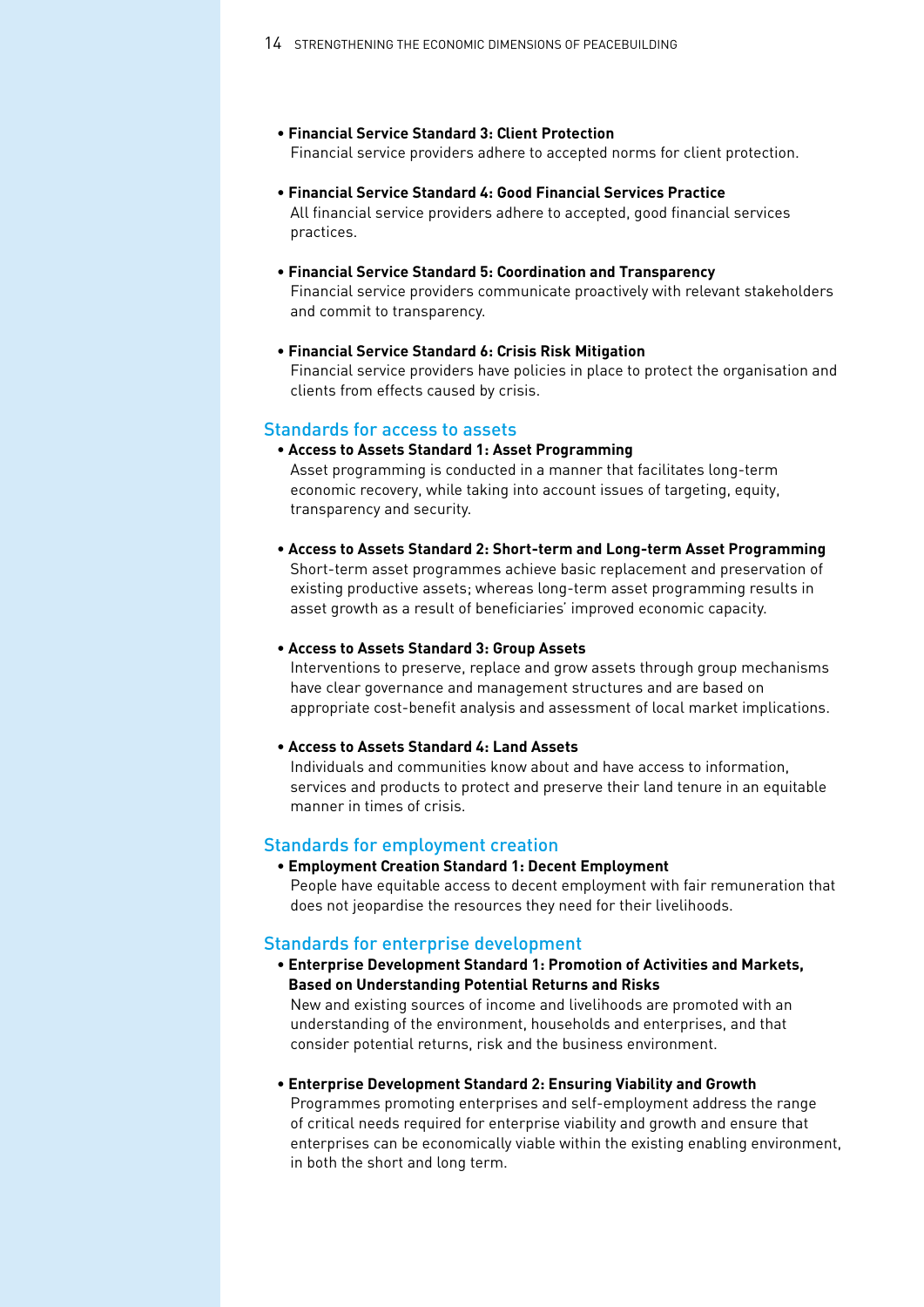- **Enterprise Development Standard 3: Long-term Sustainability** Enterprise development programmes are designed with long-term sustainability in mind.
- **Enterprise Development Standard 4: Protecting Individuals and the Environment – "Do No Harm"**

Operations, products and waste produced by supported enterprises minimise or address potential harm to the environment or individuals, and do not encourage exclusion, entrench poverty, create conflict or increase economic disparity.

#### 6: Where to find out more

Emergency Market Mapping and Analysis (EMMA) Toolkit (2009). London, UK: IRC, Oxfam, and Save the Children, http://dgroups.org/dfid/emma (free registration required).

Gündüz, C. and D. Klein (2008). "Conflict-sensitive approaches to value chain development", *microREPORT 101*. Washington, DC: International Alert for USAID, http://www.microlinks.org/ev\_en.php?ID=23786\_201&ID2=DO\_TOPIC

McVay, M. and A. Snelgrove; L. Jones and B. Fowler (Eds.) (2007). "Program design for value chain initiatives – Information to action: A toolkit series for market development practitioners". Lancaster, PA and Waterloo, ON, CA: MEDA, http:// www.meda.org/WhatWeDo/ProductionMarketingLinkages/Resources/Publications/ Toolkits/Program%20Design%20Toolkit.pdf

Nourse, T., T. Gerstle, A. Snelgrove, D. Rinck, and M. McVay (2007). "Market development in crisis-affected environments: Emerging lessons for achieving pro-poor economic reconstruction". Market Development Working Group Paper. Washington, DC: The SEEP Network, http://www.seepnetwork.org/Resources/5659\_ file\_001\_Market\_Development\_4.pdf

DFID and SDC (2008). *The operational guide for the making markets work for the poor (M4P) Approach.* London, UK and Bern, Switzerland: DFID and SDC, http://www. m4pnetwork.org/sites/default/files/OP%20Guide%202008.pdf

Parker, J. (2008). "A synthesis of practical lessons from value chain projects in conflict-affected environments", *microREPORT 105*. Washington, DC: ACDI/VOCA for USAID, http://www.microlinks.org/ev\_en.php?ID=24911\_201&ID2=DO\_TOPIC

Springer-Henze, A., et al. (2007). *ValueLinks manual.* Eschborn, Germany: GTZ, http://www.value-links.de/manual/distributor.html

Section 6: Where to find out more 6